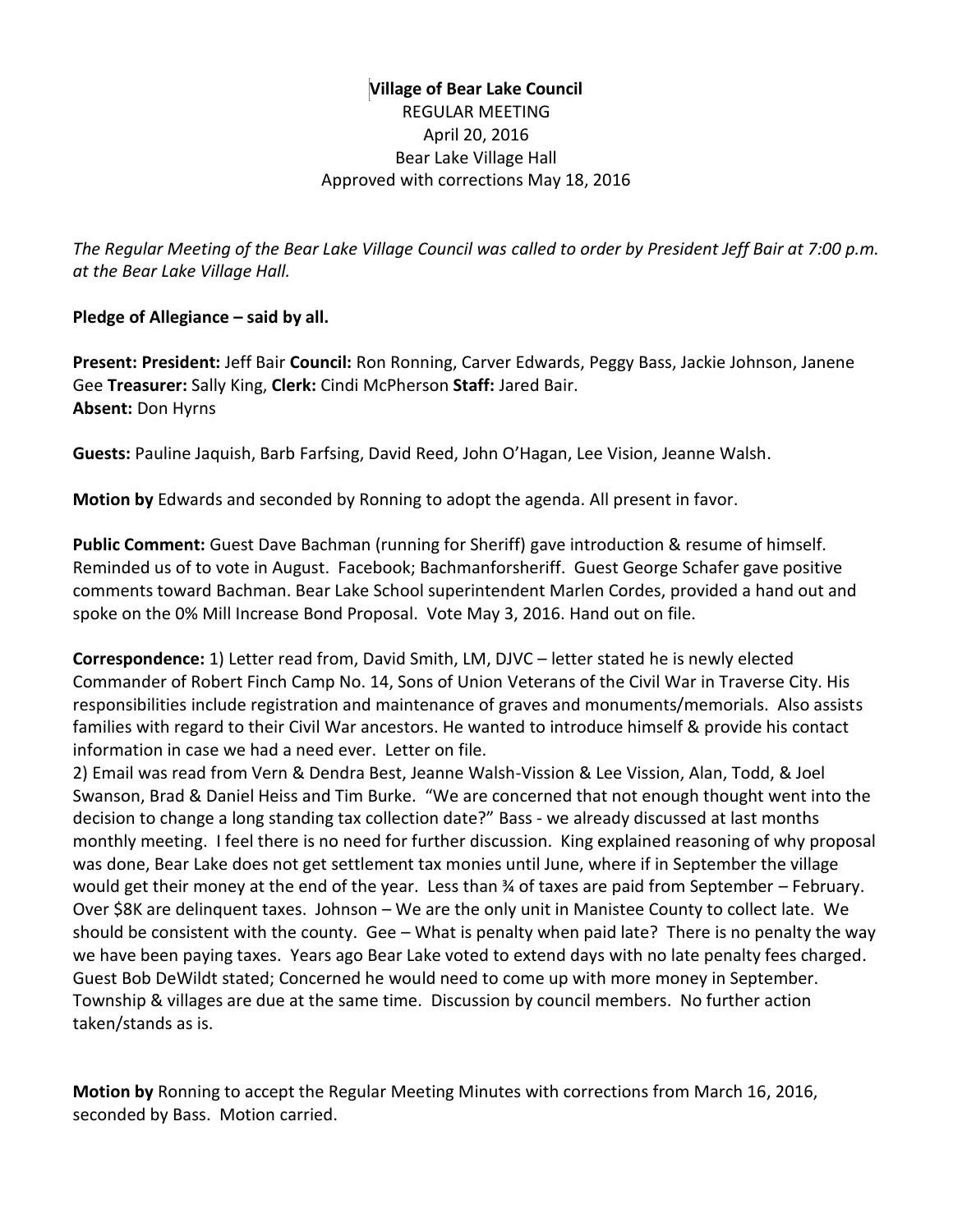A motion was made by Johnson to amend the budget & to approve the corrections that were made at the March 16, 2016 meeting. Seconded by Ronning. 6 Yays, 1 Nay Motion carried.

#### **Maintenance Personnel Report: Jared Bair**

- Park Report, Water Report, General Report and Equipment Report
- Report on file.
- Eight (8) village garbage cans will need to be replaced. Price quoted \$400-600 each. 32 gallons. Replace two (2) a year. Will check pricing at Wahr Hardware in Manistee.

#### **Treasurer's Report:** Read by King and on file

**Motion by** Ronning, seconded by Bass to accept the Treasurer's Report and designation of funds on CD's and Money Market accounts. Motion carried.

| <b>GRAND TOTAL</b>                       |
|------------------------------------------|
| $\Omega$                                 |
| 3,453.15                                 |
| 18,036.39                                |
| 28,242.57                                |
| 25,057.47                                |
| 6,368.24                                 |
|                                          |
| 53,427.27                                |
| 32,722.72                                |
| 5,027.30 (Formerly Huntington Account)   |
| Savings - Honor Bank- Equip<br>25,983.64 |
|                                          |

**Bills to be paid with correction –** motion by Edwards, seconded by Johnson, motion carried.

List of Bills to be Paid is found at the end of this report.

#### **Reimbursement to the General Fund:**

|            | Major Street 4/01/2015-4/30/2015 | \$42.00  |
|------------|----------------------------------|----------|
|            | Minor Street 4/01/2015-4/30/2015 | \$11.00  |
| Park Fund  | 4/01/2015-4/30/2015              | \$678.50 |
| Water Fund | 4/01/2015-4/30/2015              | \$220.00 |
|            |                                  |          |

Total to transfer to General Fund=\$951.00

#### **COMMITTEE REPORTS:**

**Park:** 

• Jeff Bair reported that the dumpster is currently on dirt, would like it fenced in and on a cement pad with a lock. Landscaping was suggested. Will get bids.

**Trees:** 

- Three (3) trees down on Locust St. (Roger McBride), Thompson to provide get bids. McBride would like to split cost with the village. Village is responsible from 33 ft right of way.
- Two (2) more trees down on Maple, Smith/Stewart Streets. Church property & Lynn Street.
- Money is in budget.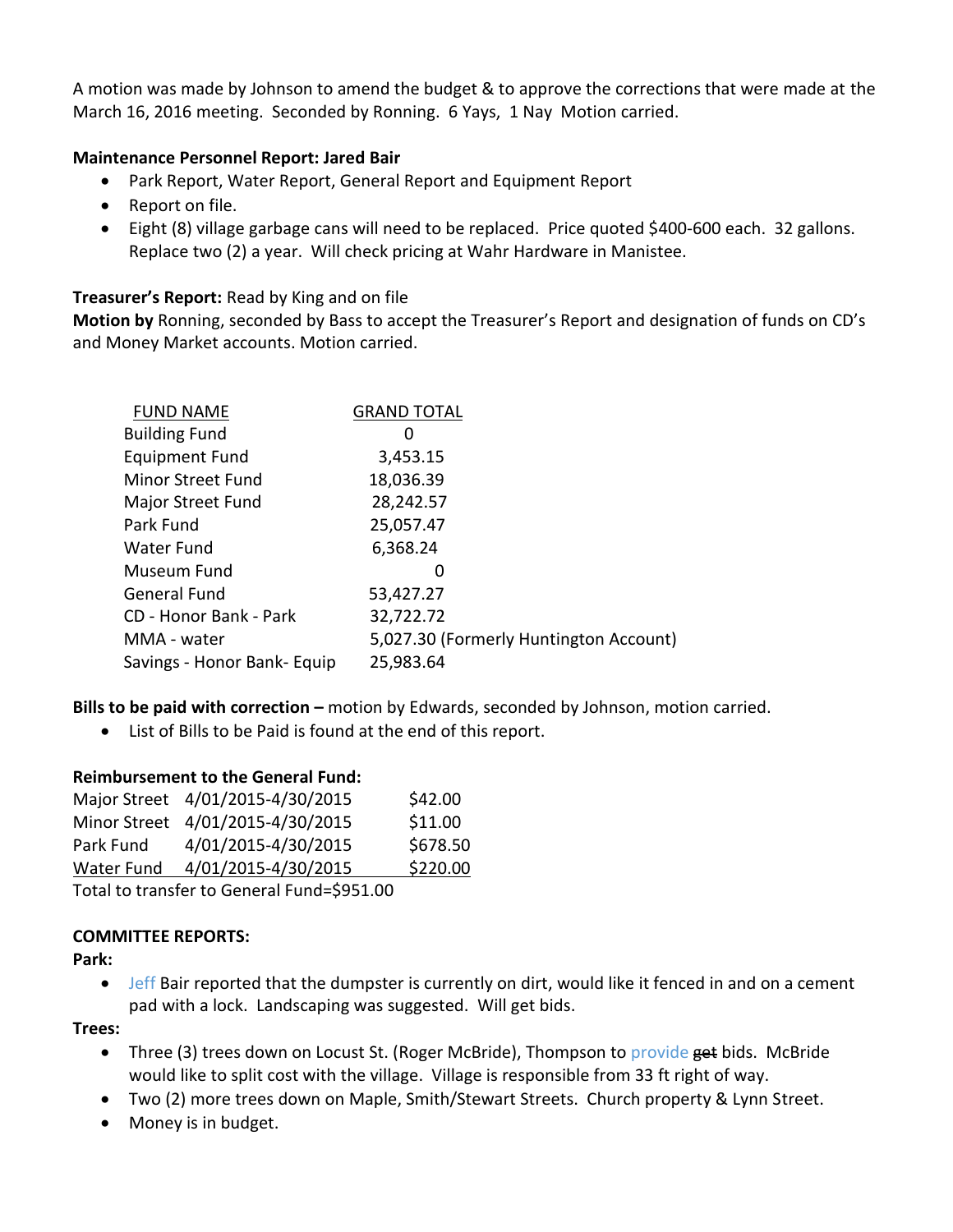#### **Streets:**

- Jared is looking into cleaning out storm drains. Rebidding by two companies is taking place.
- Large pot hole on Virginia and other streets.

# **Water**:

 Village office is working on the first 19 items required by USDA for Water Project. Waiting on lawyer approval for wording. Fleis & VanderBrink will take over, bidding will begin.

# **Equipment:**

- Plow Truck: A new plow truck would be \$150K (with a low interest loan), a used one from Midwest Truck 2002, \$43K approx. with 33K miles. Valley Truck Parts quote to refurbish current plow truck is \$43K. Our current truck has 60+K miles on it. The revenue share grant timeline was missed. Confirmation on purchasing a newer truck from Midwest Truck is needed by July.
- Maintenance Building: Spicer Group, Manistee Office, Pat Bentley explained bid. Grant written ahead of building. Cost no more than \$35K approx. This building would replace the current unusable building on Lake Street to house plow truck, loader, 2 pickup trucks, loft area for holiday decorations and rest room. **A motion was made by** Bass to move forward with The Spicer Group for Equipment/Maintenance Building, seconded by Johnson. Motion carried. Jeff & Jared Bair will follow up with Spicer Group.

#### **Sidewalks:**

- Work to begin approximately first of May 2016.
- Cody & US 31 tree damage Gee to check & report back to committee.

## **Museum:**

- Construction work has begun!
- Wheelchair accessibility & door change

# **Blight/CABA:**

- Date for Blight Committee & CABA to meet and discuss Zaleski property, Monday April 25, 2016.
- **•** George Schafer mentioned that Griz's Excavating, Sealing & Striping Griswald's would like to rebid on take down of the Zaleski building.

# **Planning Commission:**

- Report by Barb Farfsing; AES/Explore the Shores Rob Carson reviewed the plan. Bear Lake Village & Township have a joint partnership in the canoe & kayak launch on Bear Lake. This is a Manistee County wide project, 28% of population is disabled, this would better serve the community. 25% AES will find funding, 75% is a grant for this project. Launches will have universal design. Guidelines, access to water required and low maintenance. Spicer Group was chosen as developers. Bear Lake Township backed out on partnership with village due to other projects the township is working on.
- Farfsing and Bentley suggested the village should reconsider moving forward with fishing pier project as funding is available. Bentley will let AES know that Bear Lake Village would like to move forward with fishing pier.
- Gander Mtn. will be doing a walleye fishing tournament contest, Bear Lake, Portage and Arcadia lakes.

#### **OLD BUSINESS:**

- Part-time workers; Looking at bringing on two (2) for 25-30hrs a week at \$9 per hour. Jeff is reviewing applications and will recommend who to hire. Three (3) applications received.
- Park Manager Jeff Bair stepped in.
- Park Host Doug Osborn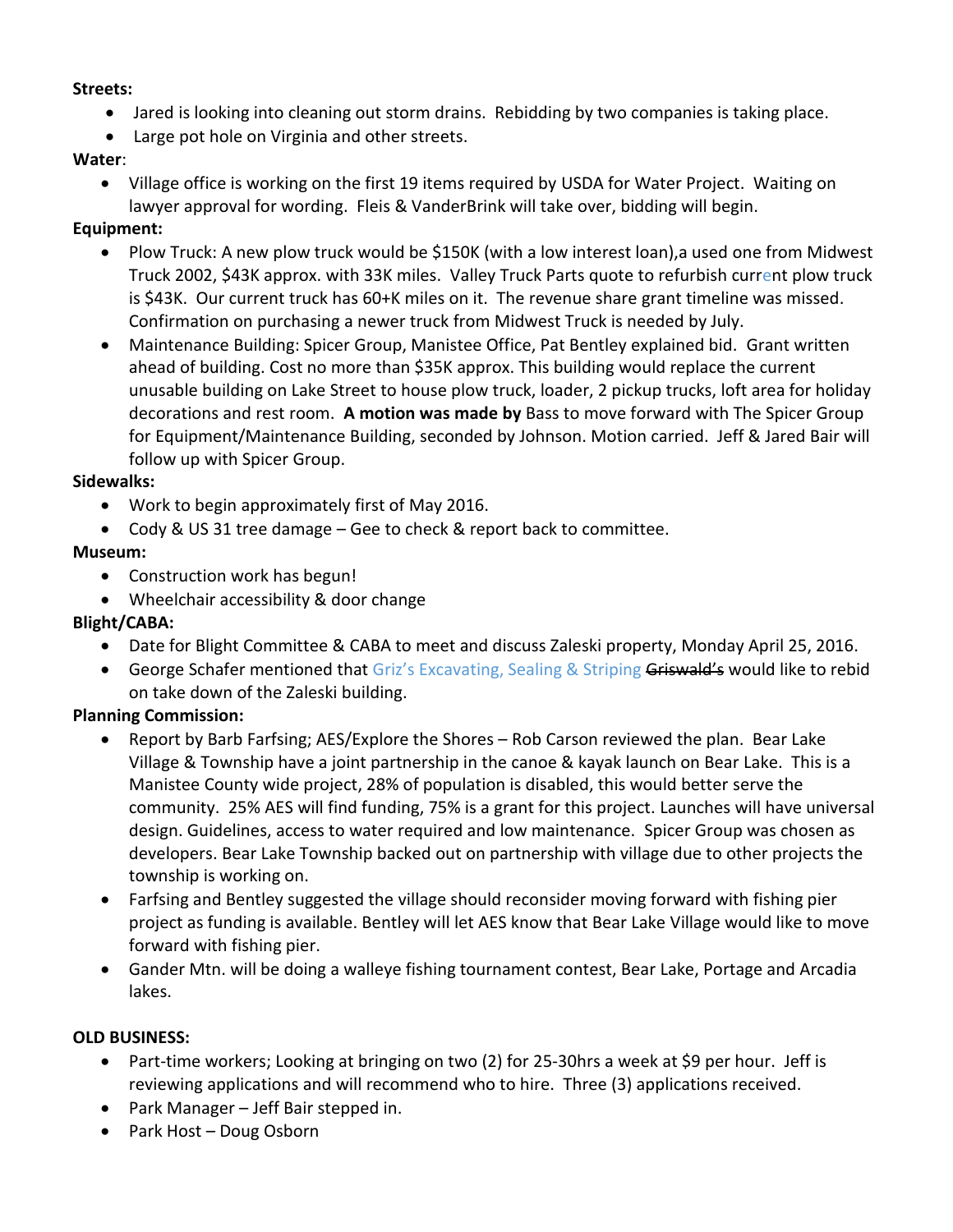Village Audit – **A motion was made** by Ronning to accept the Village Audit, seconded by Bass. Motion carried.

## **NEW BUSINESS:**

- Manistee Conservation District Household Hazardous Waste/Clean Sweep Collection. August 20, 2016 9am – 2pm. **A motion was made** by Gee to approve \$100 payment to Manistee Conservation District for the Household Waste/Clean Sweep Collection, seconded by Bass, motion carried. This is part of the current budget.
- Computer upgrade is needed for new water billing system. We are getting bids, monies will be reimbursed from Water Project.
- Fencing along the road to the leaf/compost area off Potter Road. Christy Johnson would like to see privacy fencing along her property and a time limit for public to access that road. Village will go forward on getting bids for fencing. Will post hours 8am -8pm. Jeff will report on cost.
- Jeff Bair requested money for a security camera to be placed at the compost/water tower in strategic places for safety and security, council said to go ahead right away, approval by all.
- **A motion was made** by Ronning, seconded by Johnson to amend the 2016-2017 General Fund Village Budget to include Gas & Oil \$1,500, it was never a line item but was in the budget under a different line item. And to amend the Insurance and Bonds to \$5,395.00 from \$3,500.00. Motion carried.
- Water Rate Review Committee reasoning; some business owner's water rates jumped a substantial amount. This committee will review concerns of village residents also.
	- o Committee members: Johnson, Jeff Bair, King, treasurer
- Review Committee for all Policies, Ordinances and resolutions of the village.
	- o Committee members: Gee, Bass, McPherson, clerk

# **PUBLIC COMMENT:**

- George Schafer urged the council to move forward with adjustments of things that need to be done. Knows village is behind but keep going forward, think positive. Don't give up on what needs to be done. Schafer offered to review truck purchase. Also stated he sold his storage buildings and shared his health issues so the council would know his progress & truth. He would like to contribute to the village. Bear Lake cannot continue at the pace of the past & needs to move forward. Bair thanked him for all his help to the community.
- Bob DeWildt (Bella Vista Motel) expressed the concern regarding his increase in his business water bill. Up 250% from last year. Village was going by the guidelines for motels/ per room/pool/apartment. 6 months of the year only 8 rooms are used. Council is willing to work with Bob/owner. Village sent out letter to business owners and residents announcing rate increase January 2016. Increase 20% from last bill. DeWildt wants review committee ASAP.
- Denise Hubbell, Hubbell's Restaurant, feels her water bill is also high. Rate was determined for a restaurant with 40 chairs and 2 cabins. Hubbell stated they do not have 40 chairs.

# **COUNCIL MEMBERS:**

- Fireworks in the village of Bear Lake. Hyrns will check with attorney on an ordinance for fireworks by individuals in the village.
- Discussion on who runs the Bear Lake Days.

# **Upcoming Events and Announcements:**

- Vote May 3, 2016
- Community Dinner at Bear Lake United Methodist Church on Thursday.